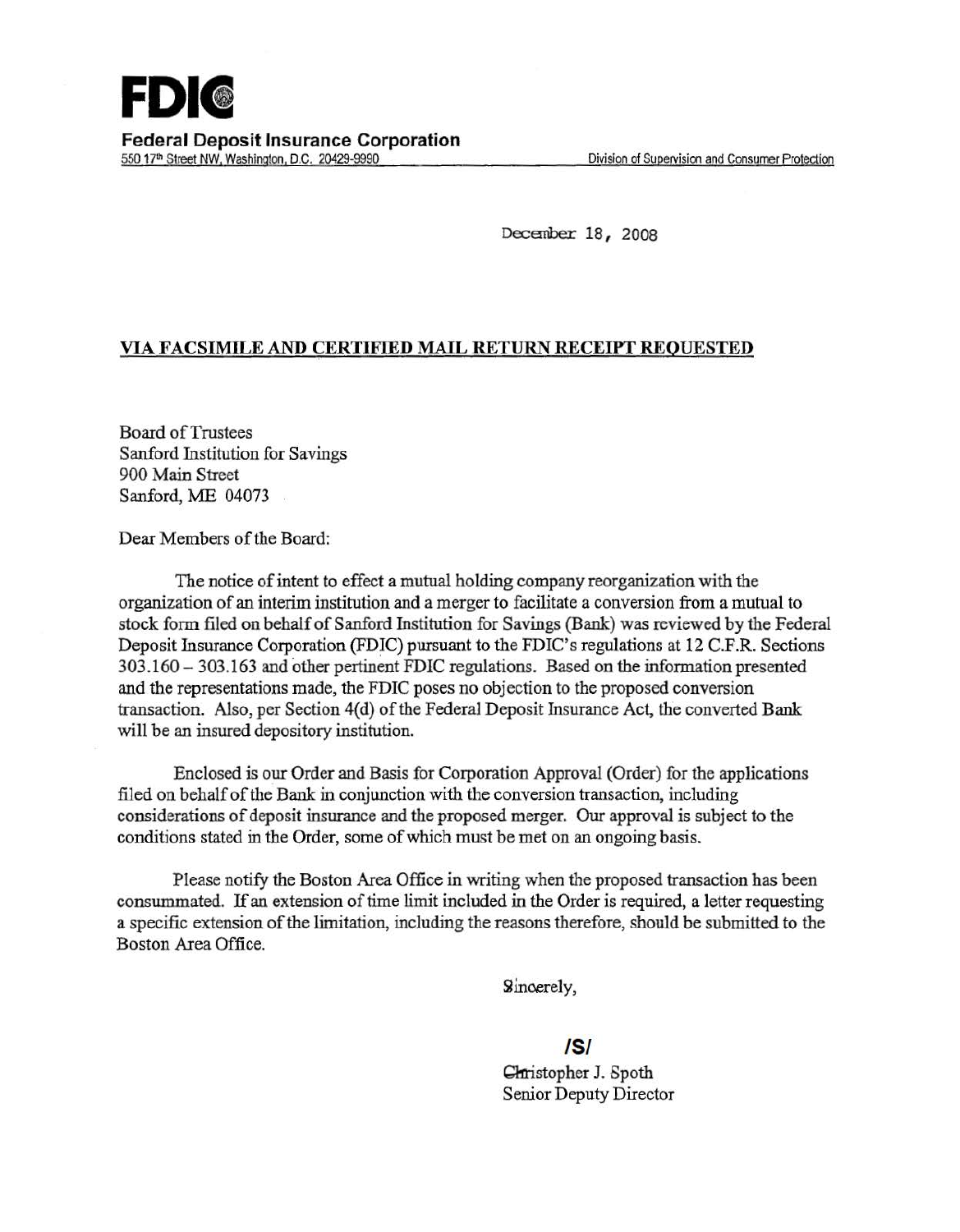Board of Trustees Sanford Institution for Savings Page 2

ò,

# Enclosure

cc: Robert I. Lipsher, Esq. Luse Gorman Pomerenk Schick 5335 Wisconsin Avenue, N.W., Suite 400 Washington, D.C. 20015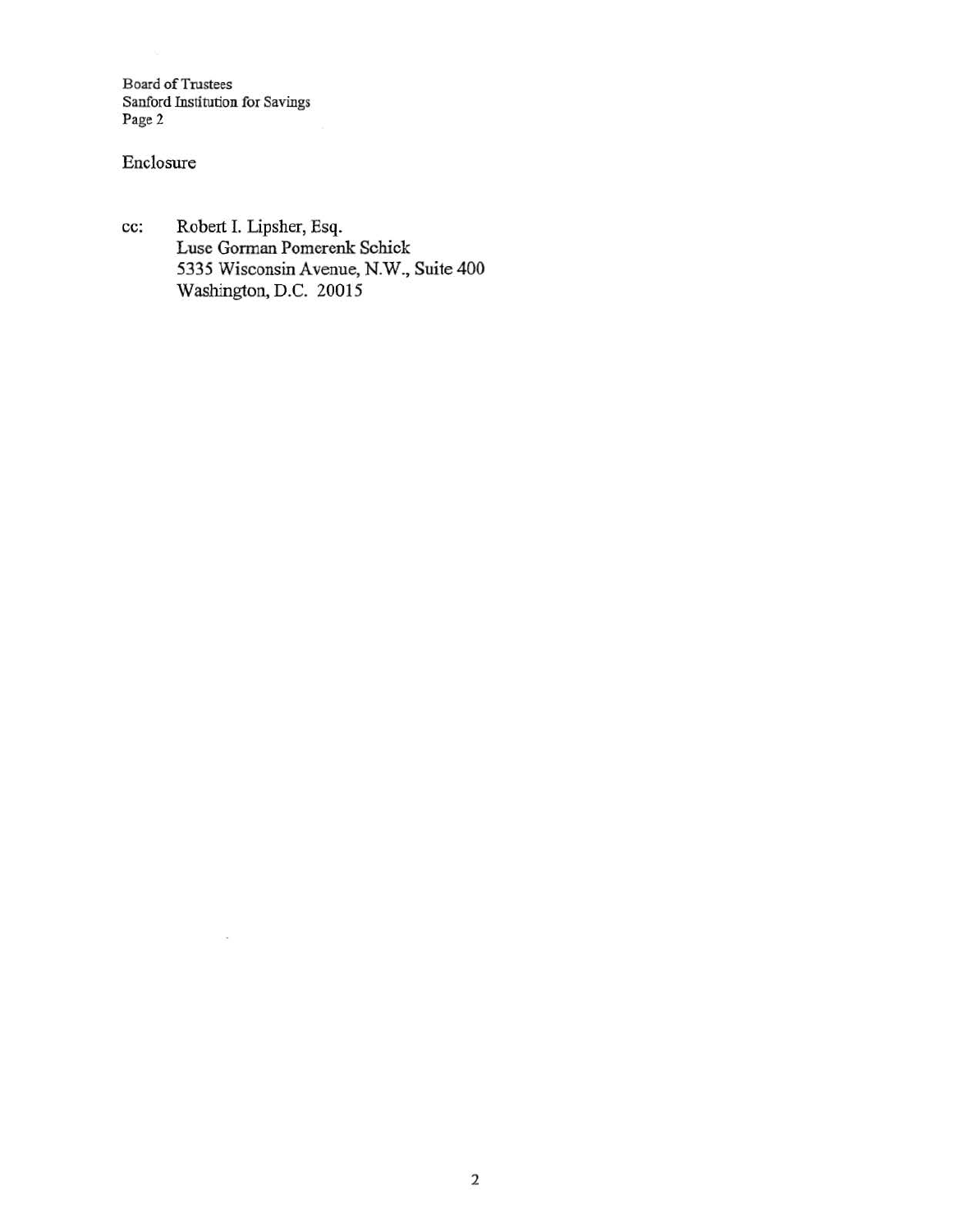### FEDERAL DEPOSIT INSURANCE CORPORATION

Sanford Institution for Savings Sanford, York County, Maine

Applications for Federal Deposit Insurance and Consent to Merge

## ORDER AND BASIS FOR CORPORATION APPROVAL

Pursuant to Sections 5 and 18(c) and other provisions of the Federal Deposit Insurance (FDI) Act, an application has been filed on behalf of Sanford Institution for Savings, Sanford, Maine (Mutual Bank), currently a state-chartered, mutually owned Deposit Insurance Fund (DlF) member with total resources of \$446,411,000 and total deposits of \$311,056,000 as of September 30, 2008, for the FDIC's consent to merge with Sanford Interim Two Savings Bank, Sanford, Maine, a proposed new interim, state-chartered stock savings bank. In addition, applications have been filed for Federal deposit insurance for Sanford Interim One Savings Bank (a de novo mutual savings bank to be subsequently organized into a mutual holding company) and Sanford Interim Two Savings Bank.

The transaction is to effect the Mutual Bank's plan of reorganization which, solely to facilitate such undertaking, provides for:

- Step 1: Sanford Institution for Savings to organize Sanford Interim One Savings Bank, an interim investor-owned universal bank<sup>1</sup> (Interim One), as a wholly-owned subsidiary and to constructively transfer a substantial part of its assets and liabilities to Interim One.
- Step 2: Interim One to organize SIS Bancorp, Inc. (Stock Holding Company), as a wholly owned subsidiary.
- Step 3: Interim One to organize Sanford Interim Two Savings Bank (Interim Two) as a separate wholly-owned Maine universal bank subsidiary and will constructively transfer the assets and liabilities that were transferred to it, to Interim Two.
- Step 4: Sanford Institution for Savings to convert to the capital stock form of organization by exchanging its charter for that of a Maine investor-owned universal bank (Stock or Resultant Bank). Simultaneously, Interim One to cancel its outstanding

<sup>&</sup>lt;sup>1</sup> Under the Maine Banking Code, "universal bank" means "an investor-owned institution or a mutual financial institution authorized by its organizational documents to exercise all the powers granted in Part 4 and includes a trust company, a savings bank and a savings and loan association chartered by special act of the Legislature, estab1ished prior to October 1, 1975 or established pursuant to this [9-B] Title." 9-B § 131(47). Part 4 of the Maine Banking Code governs the general powers and duties of a financial institution.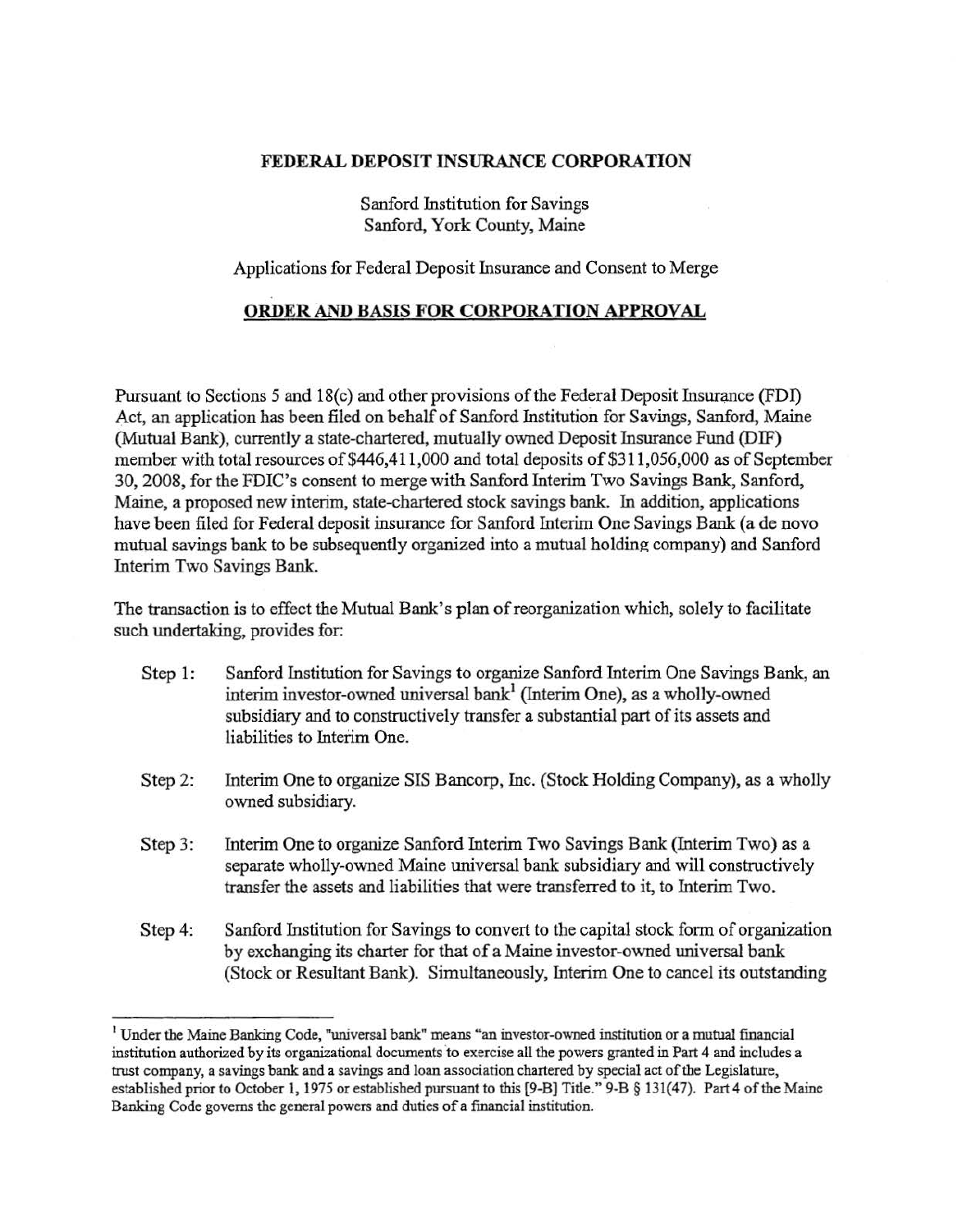stock. convert to a mutual financial institution and reorganize into a mutual holding company (SIS Bancorp, MHC, Mutual Holding Company).

- Step 5: Interim Two to merge with and into Stock Bank with Stock Bank as the surviving entity. The assets that were constructively transferred to Interim Two will become the assets and liabilities of Stock Bank by virtue of the merger. Following the merger, Mutual Holding Company will become the sole stockholder of Stock Bank by virtue of the Merger.
- Step 6: Mutual Holding Company to contribute the capital stock of Stock Bank to Stock Holding Company, and Stock Bank to become a wholly-owned subsidiary of Stock Holding Company.

The purpose of the constructive transfers to the interim banks is to more closely parallel Chapter 105, Section 1053 of the Maine Banking Statute, which specifically provides for the chartering of subsidiary savings institutions and the transfer of assets and liabilities. Upon consummation of the reorganization, the deposits of the Sanford Institution for Savings will continue to be insured under the Deposit Insurance Fund. However, due to the structure of the transaction, specifically the transfer of assets and deposit liabilities, Federal deposit insurance for the two interim banks is necessary.

On the effective date of the Reorganization, Stock Bank will be the wholly-owned subsidiary of Stock Holding Company, and Stock Holding Company will be the wholly-owned subsidiary of Mutual Holding Company. Mutual Holding Company and Stock Holding Company will each be capitalized with up to \$100,000. Applications for the establishment of Mutual Holding Company and Stock Holding Company have been received by the Federal Reserve Bank of Boston.

Resultant Bank will operate with the title of Sanford Institution for Savings, Sanford, Maine. Following the consummation of the merger, Resultant Bank will operate the same banking business, with the same management, at the same locations now being served by Mutual Bank. The proposed transaction, per se, will not alter the competitive structure of banking in the market served by Mutual Bank. Resultant Bank's principal office will be at 900 Main Street, Sanford, Maine. Notice of the proposed transaction, in a form approved by the FDIC, has been published pursuant to the FDI Act.

A review of available information, including the Community Reinvestment Act ("CRA") Statement of the proponent, disclosed no inconsistencies with the purposes of the CRA. Resultant Bank is expected to continue to meet the credit needs of its entire community, consistent with the safe and sound operation of the institution.

In connection with the applications, the FDIC has taken into consideration the financial and managerial resources and prospects of the proponent banks and Resultant Bank. the bank's compliance with the Bank Secrecy Act, and the convenience and needs of the community to be served. In connection with the application for deposit insurance, the FDIC has taken into consideration the financial history and condition, adequacy of the capital structure, earnings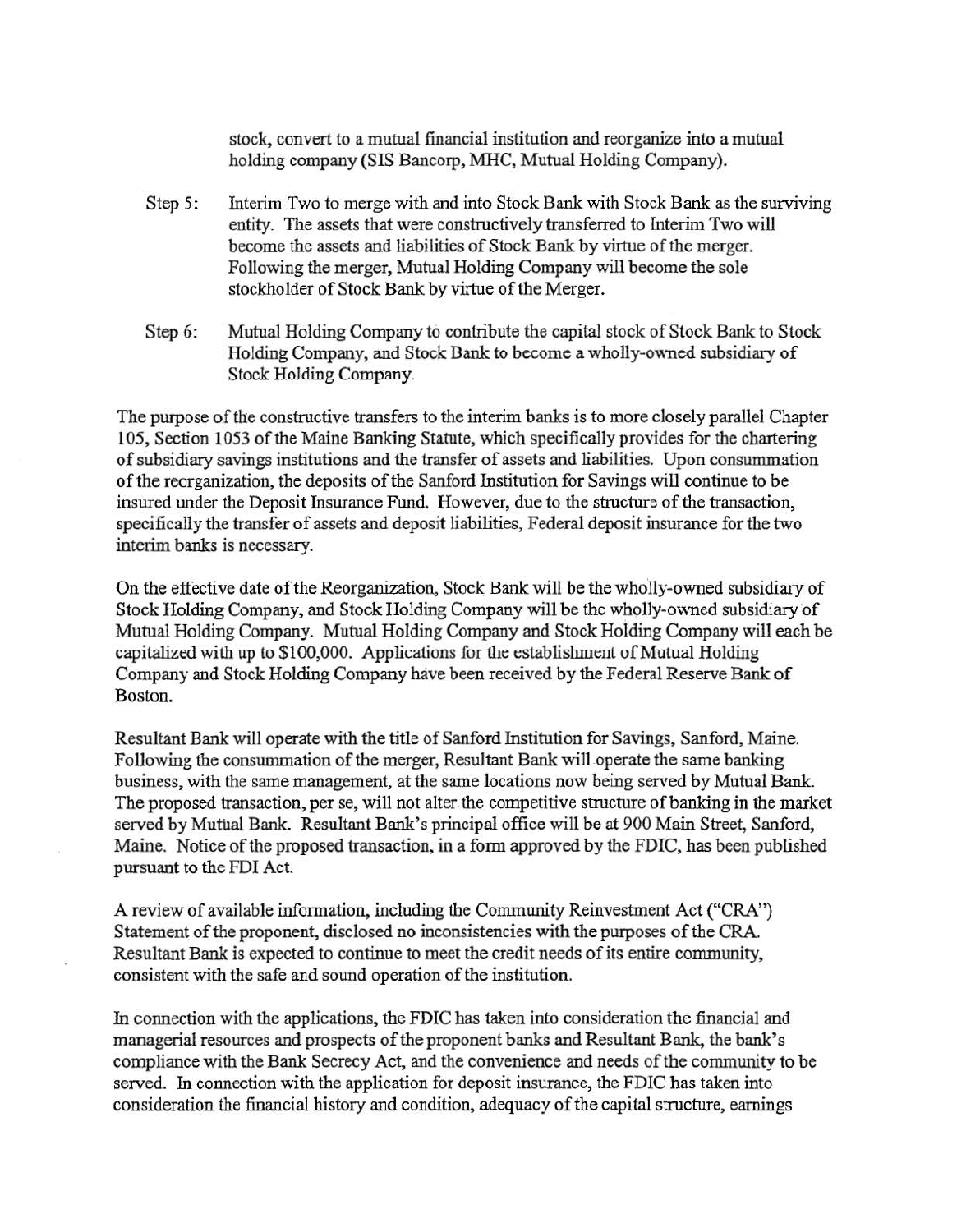prospects, general character and fitness of management, risk to the insurance fund, convenience and needs of the community, and consistency of corporate powers. Having found favorably on all statutory factors, and having considered other relevant information, it is the FDIC's judgment that the applications should be and hereby are approved, subject to the following conditions:

- 1. That the transaction may not be consummated unless the Plan of Reorganization receives prior approval by an affirmative vote of at least a majority of the total votes eligible to be cast by Mutual Bank's depositors.
- 2. That unless prior notice is provided to and non-objection is received from the FDIC, no shares of stock of Sanford Institution for Savings shall be sold, transferred or otherwise disposed of, to any persons (including any Employee Stock Ownership Plan) other than Sanford Bancorp, Inc.
- 3. That, prior to a sale, transfer or other disposition of any shares of Sanford Bancorp, Inc. by Sanford Bancorp, MHC to any person (including any Employee Stock Ownership Plan) or a conversion of Sanford Bancorp, MHC to stock form, Sanford Institution for Savings will provide written notification to the FDIC and provide the FDIC with copies of all documents filed with the state and Federal banking and/or securities regulators in connection with any sale, transfer, disposition or conversion;
- 4. That, should any shares of the stock of Sanford Institution for Savings or Sanford Bancorp, Inc., be issued to persons other than Sanford Bancorp, MHC, any dividends waived by Sanford Bancorp, MHC, must be retained by Sanford Bancorp, Inc., or Sanford Institution for Savings and segregated, earmarked, or otherwise identified on the appropriate books and records. Such amounts must be taken into account in any valuation of the institution and factored into the calculation used in establishing a fair and reasonable basis for exchanging shares in any subsequent conversion of Sanford Bancorp, MHC, to stock form; such amounts shall not be available for payment to, or the value thereof transferred to, minority shareholders, by any means, including through dividend payments or at liquidation;
- 5. That, any change in proposed management, including the board of directors or proposed ownership (ten percent or more of the stock and new acquisitions of, or subscriptions to, ten percent or more of the stock), will render this approval null and void unless such proposal is approved by the FDIC prior to the consummation of the proposed transaction;
- 6. That the proposed transaction may not be consuminated later than six months after the date of this Order unless such period is extended for good cause by the Corporation; and
- 7. That until the proposed transaction is consummated, the FDIC shall have the right to alter, suspend, or withdraw its approval should any interim development be deemed to warrant such action.